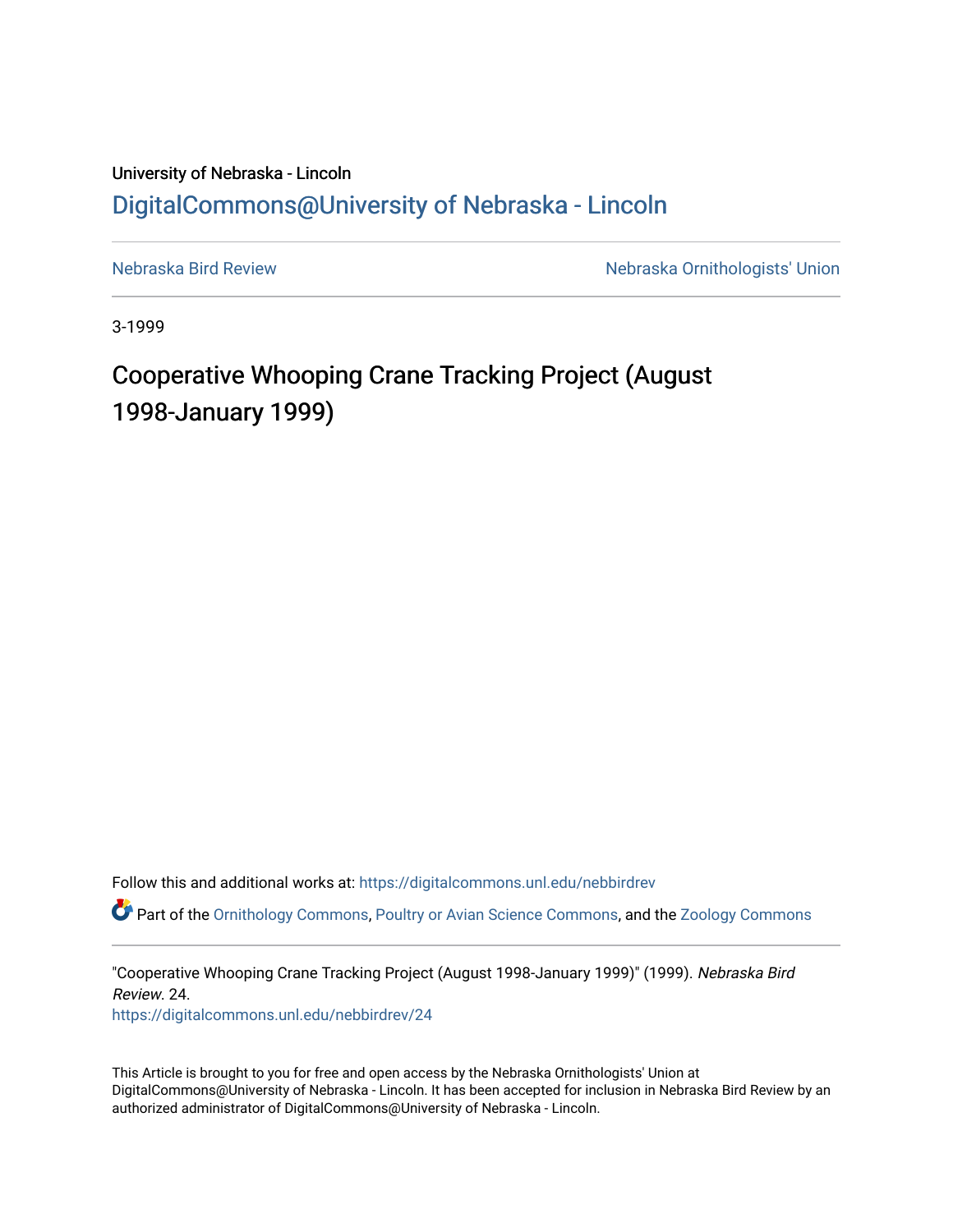Cooperative Whooping Crane Tracking Project (August 1998-January 1999) in Nebraska Bird Review (March 1999) 67(1). Copyright 1999, Nebraska Ornithologists' Union. Used by permission.

| 30 | The Nebraska Bird Review | Vol. 67 No.1 |
|----|--------------------------|--------------|
|    |                          |              |

## COOPERATIVE WHOOPING CRANE TRACKING PROJECT (August 1998-January 1999)

(An edited version of the United States Department of the Interior report follows.)

Between 1977 and 1988, 132 juvenile whooping cranes were color-marked on the breeding grounds; of these 37 were accounted for during the winter of 1998-99. Five color-marked cranes were observed during the fall migration. All sightings of color-marked cranes during migration are maintained at the Grand Island office.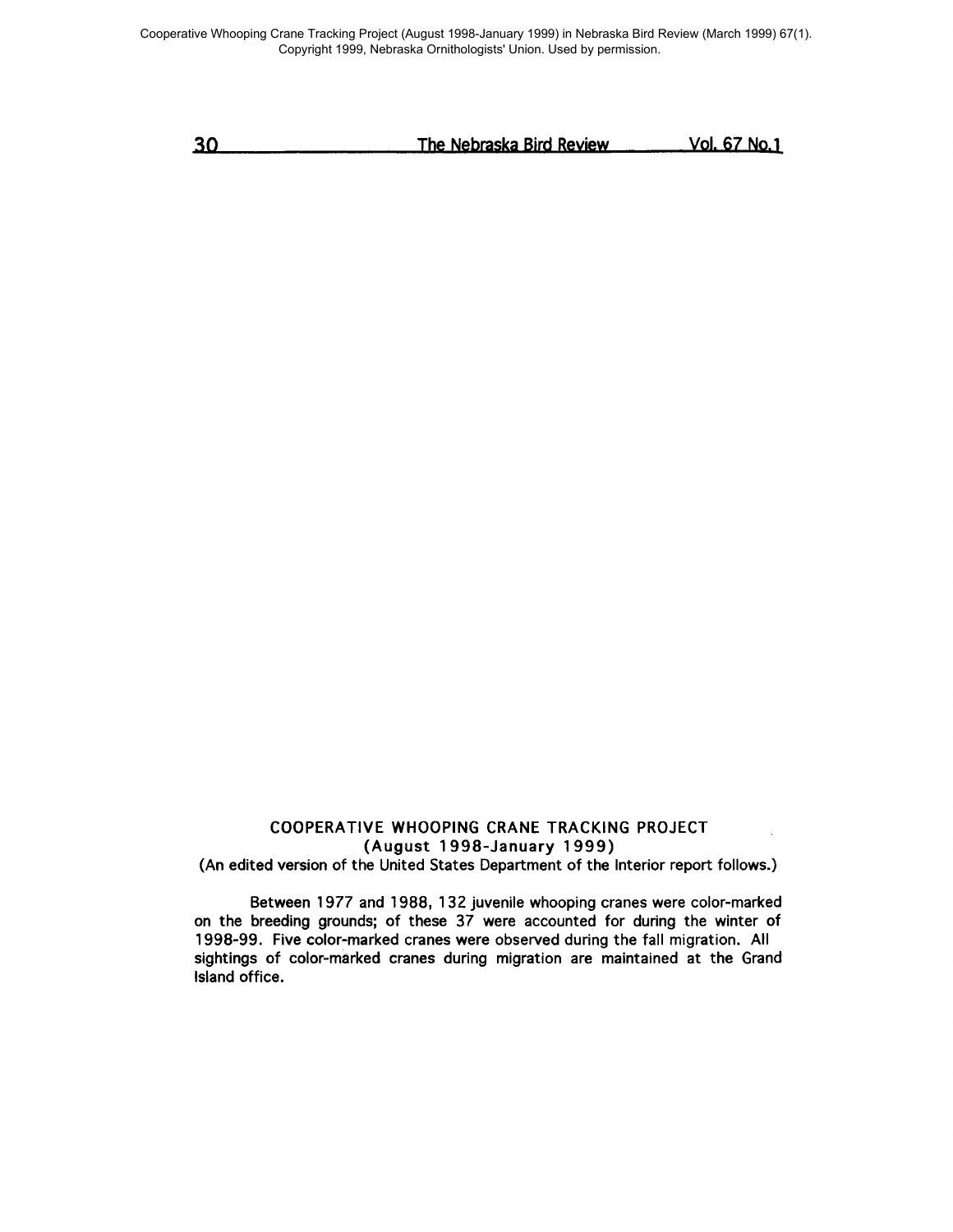One hundred eighty-one cranes began the 1998 spring migration. Forty-nine nests were confirmed on the breeding grounds. Forty-seven chicks were located during June surveys, and the surveys during August determined that at least 24 chicks were surviving. Under optimum conditions about 2054 birds were expected to arrive at Aransas last fall. The first arrival at Aransas was confirmed on October 28. About 77% (140 birds) of the arrivals at Aransas occurred between November 13 and December 3. A record 182 cranes are believed to have arrived at Aransas, including 18 young birds. On January 4, 1999, an adult plumaged whooping crane was confirmed wintering with sandhill cranes near Sabinal, Uvlade County, Texas. Another crane, observed with sandhill cranes on January 24 near Brazos Bend State Park in Fort Bend County, Texas, could be the crane observed near Sabinal, an Aransas bird that moved north, or a new bird. A total of 182 (164 adult/subadult and 18 young) whooping cranes are wintering at Aransas, and at least one additional is wintering in south Texas. A 1986 color-marked female with a broken leg, first observed at Quivira NWR on November 12, apparently left Quivira NWR on December 29, and has not been reported since. As of February 4, sixteen adult/subadult cranes, of the number anticipated, had not arrived at Aransas.

The first dates recorded for confirmed observations of migrating whooping cranes were August 12 in Canada and October 2 in the United States. The last sighting date was January 24. Sightings were reported from Saskatchewan, Canada (62); North Dakota (9); South Dakota (4); Nebraska (7); Kansas (15); Oklahoma (1); Texas (5), and Illinois (1). The combined total of 104 confirmed sightings in Canada and the United States established a new fall migration record.

Weather during September and October was mild with above-normal temperatures. Based on the number of sightings reported in Saskatchewan and North Dakota during late October and early November, it appeared that the majority of migrant cranes were still north of Nebraska. The first confirmed arrival at Aransas (2 birds) was on October 28, further confirmation that the migration was about 2 weeks later than average. On November 9 and 10, an intense storm center moved northeast across the Dakotas, creating blizzard conditions. "'Northwest and west winds of 30-50 mph swept across the Dakotas, Nebraska, and Kansas. A large migration of waterfowl and cranes occurred on November 11 and for several days following, during which large numbers of migrating sandhill cranes were reported in eastern Nebraska and Iowa, and was likely the result of the strong winds associated with the November 9-10 storm. Also, possibly as a result of the storm, a single whooping crane was confirmed (by photograph) at Illinois Beach State Park, about 5 miles north of Waukegon, Illinois, on November 11, and a highly probable sighting of an adult plumaged whooping crane was reported near Des Moines, Iowa, on November 12. On November 12, sightings of whooping crane family groups were confirmed in eastern Nebraska (the furthest east sighting ever confirmed in Nebraska) and eastern Kansas. One might speculate that the leg injury to the whooping crane, first observed at Quivira NWR on November 12, was the result of strong winds.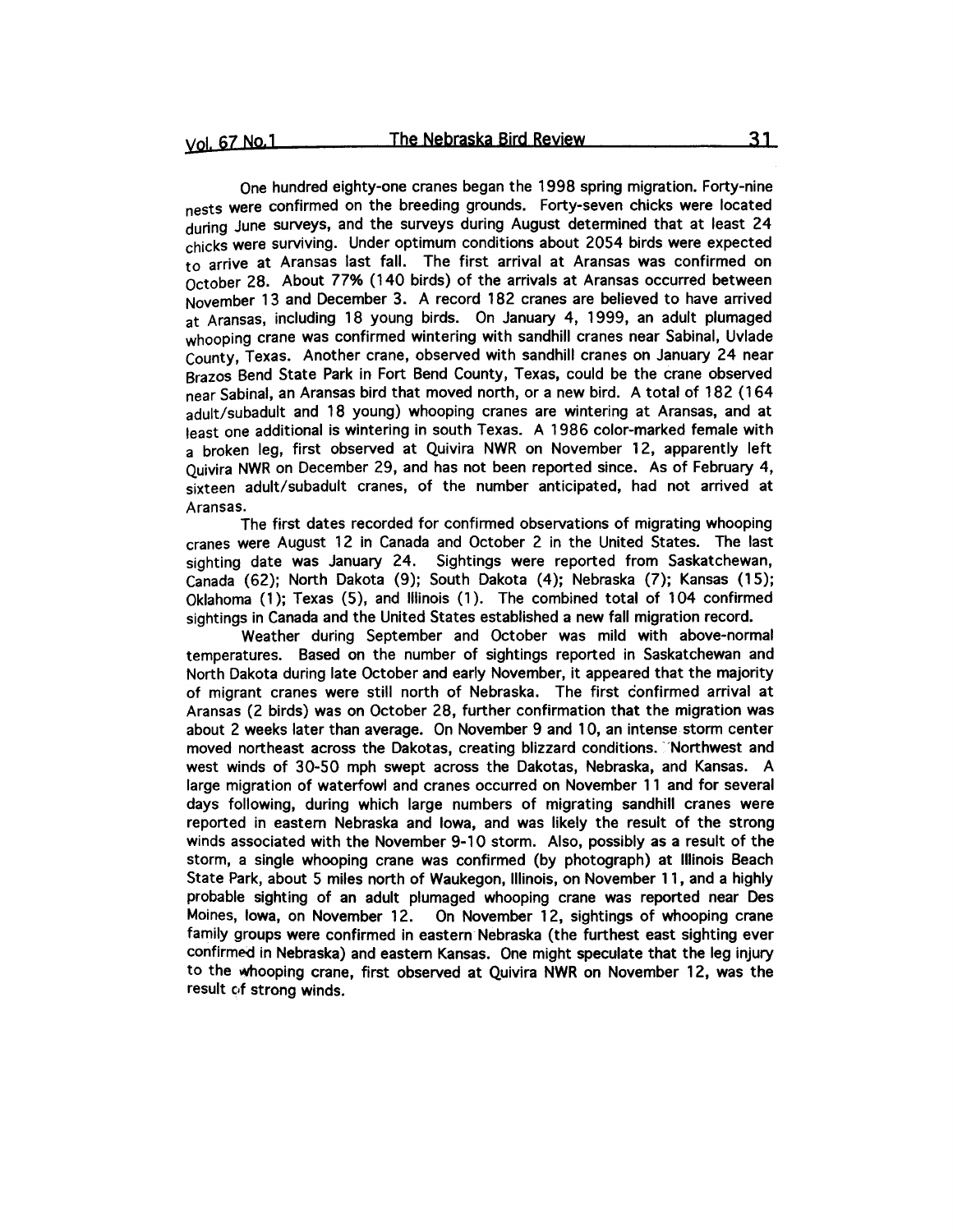Please contact Mr. Wally Jobman, U.S. Fish and Wildlife Service if observation details are desired (203 West Second Street, Federal Building, Second Floor, Grand Island, NE, 58801; commercial telephone: (308) 382-6468, ext. 16; FAX (308) 384-8835; or e-mail, wally\_jobman@mail.fws.gov).

## Confirmed

Fall 1998 Whooping Crane Sightings in the U.S.A.

| State/Obs.       | Date           | No.            | Location                                                                                                                        |
|------------------|----------------|----------------|---------------------------------------------------------------------------------------------------------------------------------|
| <b>ND 98B-1</b>  | 10/02-04/98    | $\overline{2}$ | Mountrail Co., 3 mi. northwest of<br>Palermo. T157N, R90W, S36.                                                                 |
| <b>ND 98B-2</b>  | 10/16-17/98    | 1              | Emmons Co, 5 mi. west of<br>Braddock. T136N, R76W, S20,<br>S1/2                                                                 |
| <b>ND 98B-3</b>  | 10/19/98       | 9              | Williams Co, 6 mi. south of Appam.<br>T158N, R100W, S36. Flying.                                                                |
| SD 98B-4         | 10/09/98       | $\overline{7}$ | Walworth Co., 11 mi. east of Hwy<br>83 on Hwy 12, near Spring Lake.<br>T123N, R74W, S30. Flying                                 |
| <b>NE 98B-5</b>  | 10/20/98       | $2 + 1$        | Rock/Keya Paha Co. line, Niobrara<br>River, 0.5 mi. east of Carns bridge.<br>T32N, R18W, S19.                                   |
| KS 98B-6         | 10/21-11/08/98 | 1              | Stafford Co., Quivira NWR. T22S,<br>R11W, S5.                                                                                   |
| <b>KS 98B-7</b>  | 10/20-28/98    | $\overline{2}$ | Stafford Co., Quivira NWR. T21S,<br>R11W, S32.                                                                                  |
| <b>NE 98B-8</b>  | 10/22-11/09/98 | 3              | Buffalo Co., Platte River, Rowe<br>Audubon Sanctuary, 1.25 mi. east<br>of Hwy 10 bridge. T8N, R14W,<br>S10, NE4; S10, NE4, SW4. |
| OK 98B-9         | 10/22/98       | 2              | Alfalfa Co., Salt Plains NWR.                                                                                                   |
| KS 98B-10        | 10/20/98       | 5              | Barton Co., Cheyenne Bottoms<br>SWA. T18S, R12W, S28.                                                                           |
| SD 98B-11        | 10/19/98       | 6              | Haakon Co., flying near Ottumwa.<br>T3N, R23E, S10.                                                                             |
| <b>ND 98B-12</b> | 11/01/98       | 2              | Divide Co., 12 mi. south and 6 east<br>of Colgan. T161N, R99W, S24.                                                             |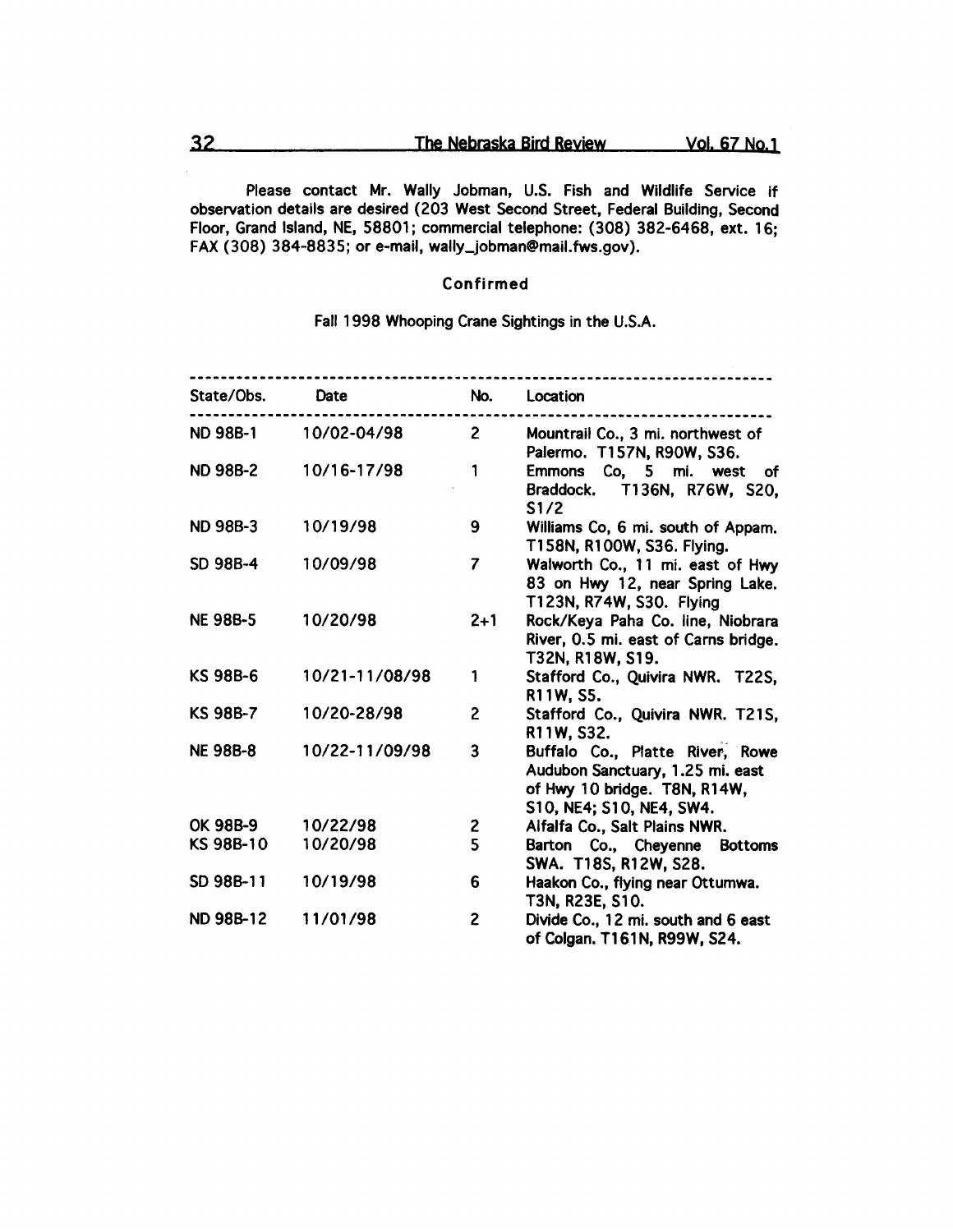| State/Obs.       | Date        | No.            | Location                                                                                             |
|------------------|-------------|----------------|------------------------------------------------------------------------------------------------------|
|                  |             |                |                                                                                                      |
| ND 98B-13        | 11/01-02/98 | $\mathbf{2}$   | Divide Co., 2 mi. west and 5 north<br>of Noonan. T163N, R95W, S7, NE4.                               |
| <b>NE 98B-14</b> | 10/23/98    | 3              | Cherry Co., flying over northeast<br>corner of Valentine NWR. T30N,<br><b>R27W.</b>                  |
| ND 98B-15        | 11/03-04/98 | $11+2$         | Divide Co., 12 mi. south and 4 west<br>of Crosby. T161N, R98W, S28, 33.<br>$G-R.$                    |
| ND 98B-16        | 10/17/98    | 4              | Kidder Co., 4 mi. south and 4 west<br>of Robinson. T142N, R72W, S30.                                 |
| SD 98B-17        | 10/21/98    | $\overline{c}$ | Bennett Co., LaCreek NWR, pool<br>#10, flying about 5 mi. north of<br>headquarters. T37N, R36W, S26. |
| SD 98B-18        | 11/01/98    | $\overline{c}$ | Sully Co., Cottonwood Lake, about 8<br>mi. east of Agar. T116N, R75W,<br>S30.                        |
| <b>NE 98B-19</b> | 11/03-08/98 | $\overline{c}$ | Phelps Co., Linder WPA, 5 mi. east<br>and 1 north of Bertrand. T7N,<br>R20W, S25, SE4.               |
| KS 98B-20        | 11/05-08/98 | 3              | Stafford Co., Quivira NWR. T21S,<br>R11W, S22.                                                       |
| KS 98B-21        | 11/06/98    | 1              | Barton Co., 6 mi. south and 2 west<br>of Ellinwood. T20S, R12W, S35,<br>SW4                          |
| <b>ND 98B-22</b> | 11/07/98    | $\overline{c}$ | McKenzie Co, 1 mi. southwest of<br>Buford. T152N, R104W, S20.                                        |
| <b>ND 98B-23</b> | 11/10/98    | 5              | Williams Co., 3 mi. north of<br>Williston. T154N, R101W, S3,<br><b>SW4.</b>                          |
| KS 98B-24        | 11/11/98    | $2 + 1$        | Saline Co., 4 mi. west of Solomon.<br>T13S, R1W, S20, S1/2.                                          |
| <b>NE 98B-25</b> | 11/11/98    | 1              | Hall Co., flying west along Platte<br>River south of Wood River I-80<br>exit. T11N, R9W.             |
| <b>NE 98B-26</b> | 11/11-18/98 | $2 + 1$        | York Co., 2 mi. south and 3 east of<br>McCool Junction. T9N, R2W, S27,<br><b>SW4, NE4.</b>           |